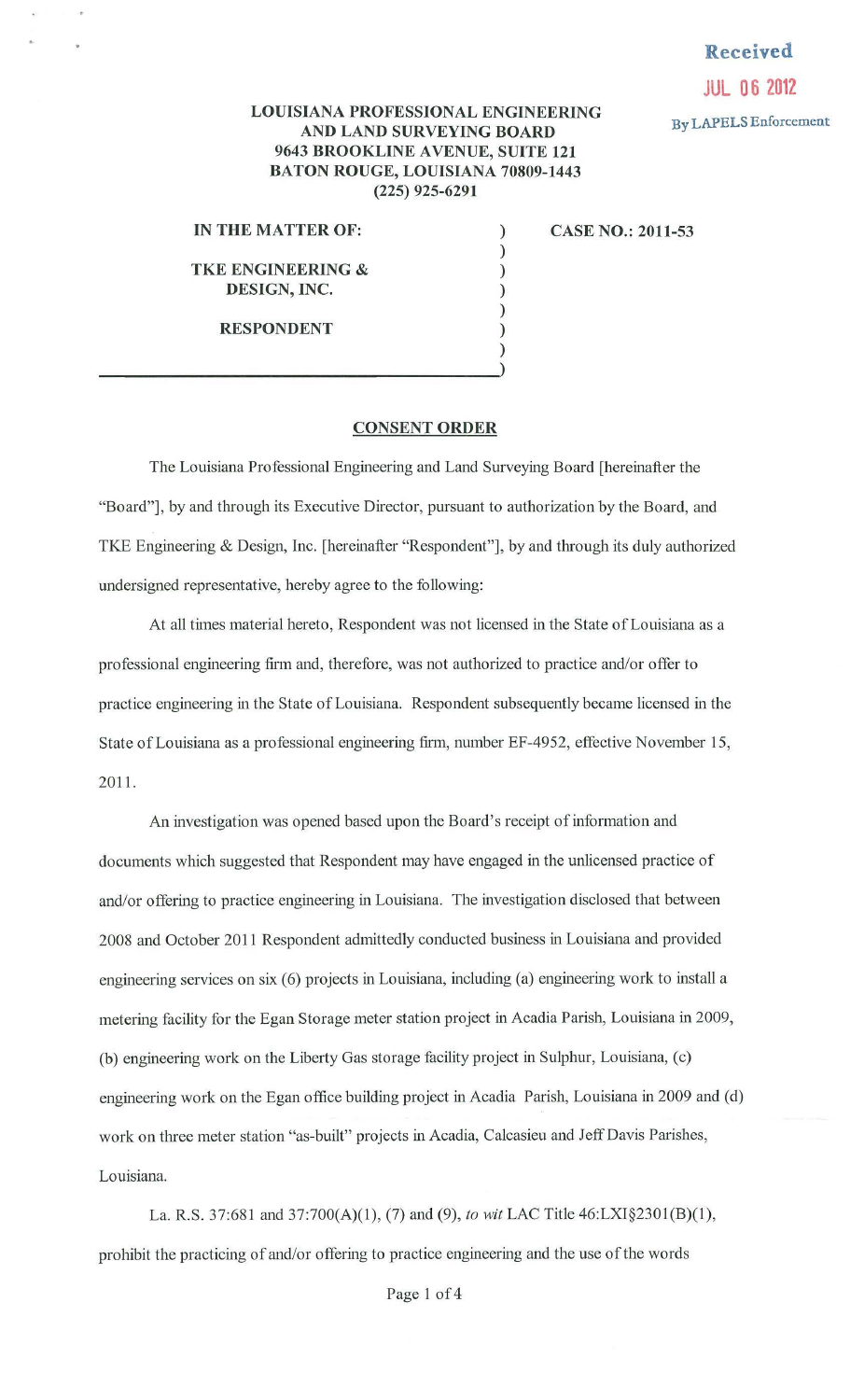"engineer", "engineering" or any modification or derivative thereof in a person's name or form of business or activity in Louisiana without proper licensure. La. R.S. 37:700(H) permits the Board to take enforcement action against persons who violate La. R.S.  $37:681$  and  $37:700(A)(1)$ , (7) and (9), *to wit* LAC Title 46:LXI§230l(B)(l), upon a finding of guilt following the preferral of charges, notice and hearing and a majority vote of its entire membership authorized to participate in the proceeding. La. R.S. 37:681, La. R.S. 37:700(A)(l), (7) and (9), La. R.S. 37:700(H) and LAC Title 46:LXI§2301(B)(1) were in effect at all times material hereto.

It is undisputed that at all times material hereto Respondent was not licensed to practice and/or offer to practice engineering in Louisiana and that between 2008 and October 2011 Respondent practiced and/or offered to practice engineering and used the word "engineering" in its name and in conjunction with its business in Louisiana without proper licensure.

By letter dated June 20, 2012, the Board gave notice to Respondent that it was considering the preferral of charges against Respondent on the grounds that it may have violated La. R.S. 37:681 and 37:700(A)(l), (7) and (9), *to wit* LAC Title 46:LXI§230l(B)(l), relative to practicing and/or offering to practice engineering and using the words "engineer", "engineering" or any modification or derivative thereof in a person's name or form of business or activity in Louisiana without proper licensure.

Wishing to dispense with the need for further enforcement action and to conclude the instant proceeding without further delay and expense, for the purpose of this proceeding only, Respondent and the Board do hereby enter into this Consent Order, in which Respondent of its own free will consents to the issuance of a Consent Order by the Board, wherein Respondent agrees to (a) pay a fine of two thousand five hundred (\$2,500.00) dollars, (b) pay administrative costs of four hundred seventy-three and 17/100 (\$473.17) dollars, and (c) the publication of this Consent Order on the Board's website and a summary of this matter in the Board's official journal, the Louisiana Engineer and Surveyor Journal, and the reporting of this matter to the National Council of Examiners for Engineering and Surveying (NCEES), identifying Respondent by name.

Respondent admits to violations of the referenced laws and/or rules regarding the practicing of and/or offering to practice engineering and the use of the words "engineer", "engineering" or any modification or derivative thereof in a person's name or form of business or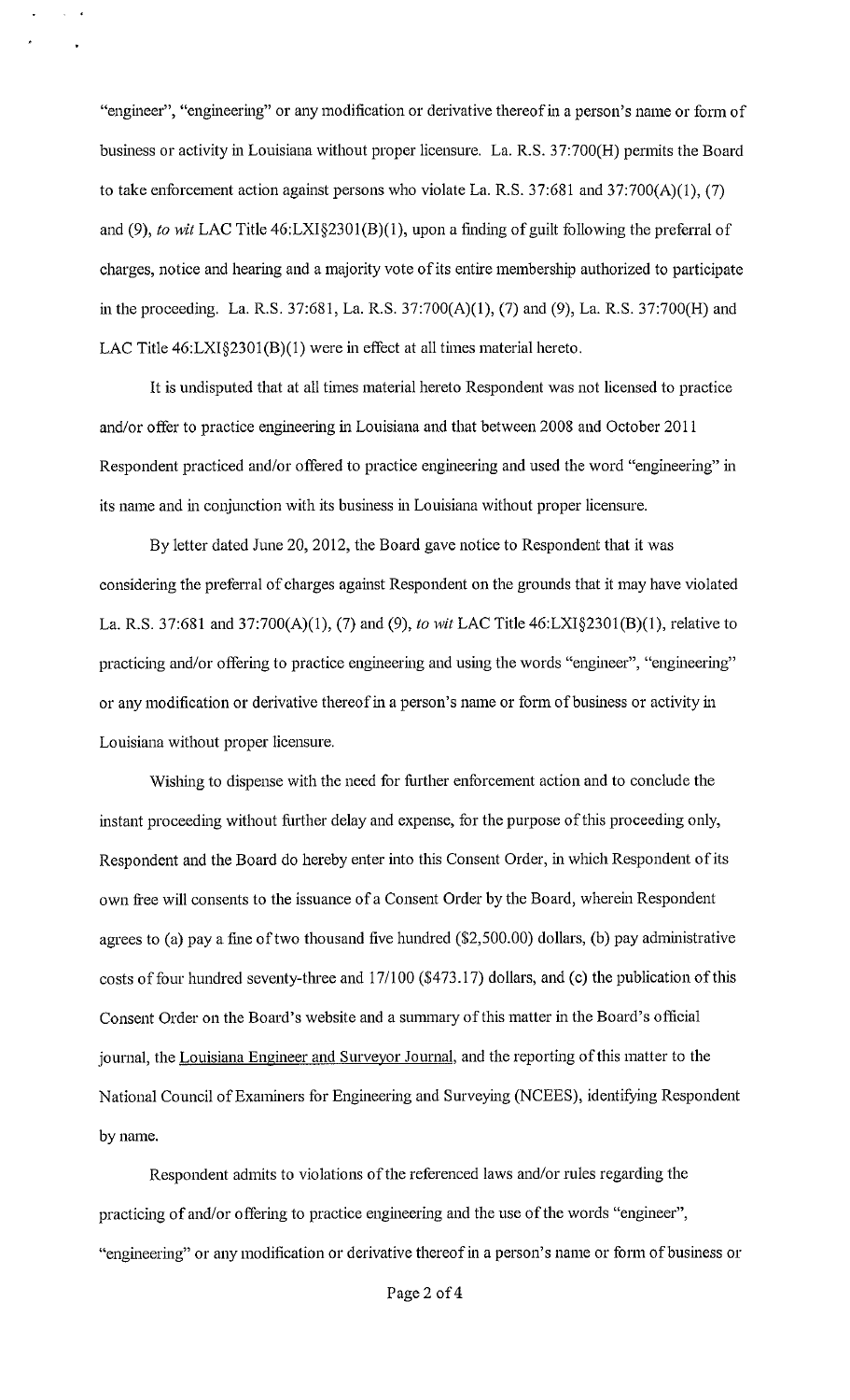activity in Louisiana without proper licensure. Respondent acknowledges awareness of said laws and/or rules and states that it will comply with all applicable laws and rules henceforth. Respondent has been advised of its right to appeal; and it states affirmatively that it has been afforded all administrative remedies due it under the law.

Therefore, in consideration of the foregoing and by signing this Consent Order, Respondent does hereby waive its right to a hearing before the Board, to the presenting of evidence and witnesses on its behalf, to Findings of Fact and Conclusions of Law in this case, and to judicial review of this Consent Order.

Respondent hereby represents (a) that it fully understands the meaning and intent of this Consent Order, including but not limited to its final and binding effect, (b) that it has voluntarily entered into this Consent Order and that no other promise or agreement of any kind has been made to or with him by any person whatsoever to cause the execution of this instrument and (c) that the sanctions set forth in this Consent Order do not prevent the Board from taking further disciplinary or enforcement action against Respondent on matters not specifically addressed in this Consent Order.

WHEREFORE, the Louisiana Professional Engineering and Land Surveying Board and Respondent agree that:

I. Respondent shall pay a fine of two thousand five hundred (\$2,500.00) dollars, which shall be tendered to the Board by certified check payable to the Board, due upon the signing of this Consent Order; and

2. Respondent shall pay administrative costs of four hundred seventy-three and 17/100 (\$473.17) dollars, which shall be tendered to the Board by certified check payable to the Board, due upon the signing of this Consent Order; and

3. This Consent Order shall be published on the Board's website and a summary of this matter shall be printed in the official journal of the Board, the Louisiana Engineer and Surveyor Journal, and reported to the National Council of Examiners for Engineering and Surveying (NCEES), identifying Respondent by name; and

4. This Consent Order shall not become effective unless and until it is accepted and signed by and on behalf of the Board. Should the Board not accept and sign this Consent Order, it is agreed that presentation of this matter to the Board shall not prejudice the Board or any of its